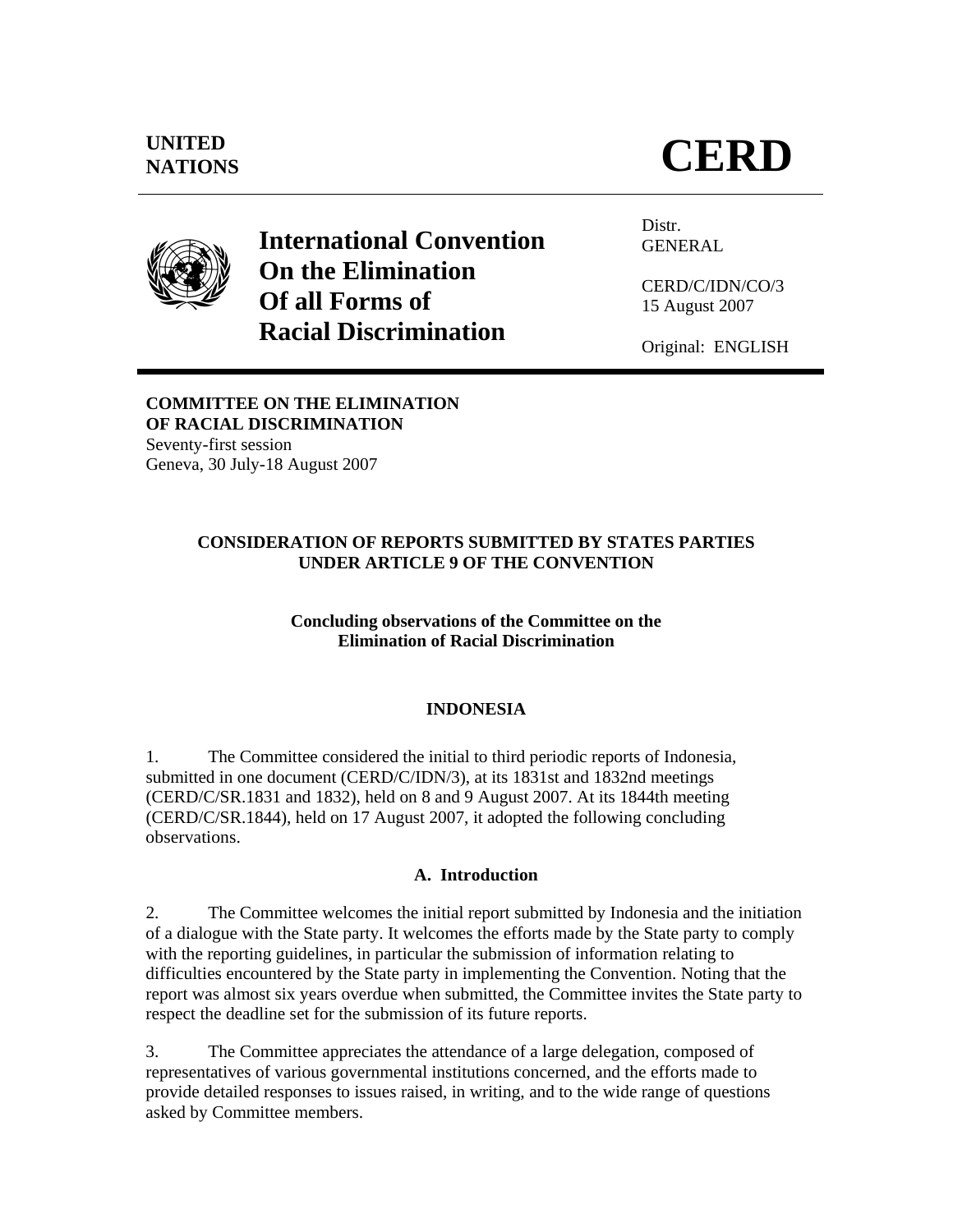CERD/C/IDN/CO/3 Page 2

4. The Committee appreciates the participation of Komnas-HAM, the Indonesian National Commission on Human Rights, in the dialogue with the State party and the oral presentation made by their representatives, independent of the State party's delegation, during the consideration of the initial report.

5. The Committee appreciates the contribution of numerous Indonesian nongovernmental organizations, which enhanced the quality of the dialogue with the State party.

# **B. Positive aspects**

6. The Committee notes with satisfaction that the State party has ratified the Convention without any reservation.

7. The Committee appreciates the steps taken by the State party to strengthen its legal framework for the protection and promotion of human rights, in particular the adoption of Act No. 39 of 1999 on Human Rights, and the ratification of the two International Covenants on human rights in 2006.

8. The Committee welcomes the fact that the State party, in accordance with its Second National Plan of Action on Human Rights 2004-2009, has embarked on a process of harmonizing its domestic laws with international human rights instruments, including the Convention.

9. The Committee notes with appreciation that Komnas-HAM has established a working committee on the evaluation of laws and regulations, the recommendations of which are currently being considered by the State party.

10. The Committee notes with satisfaction the enactment of Law No. 24 of 2003 on the establishment of the Constitutional Court, enabling individuals to seek the review of the constitutionality of any act, including on matters relating to discrimination.

11. The Committee welcomes the adoption of Law No. 12 of 2006 on Citizenship, which marks a substantial improvement in addressing citizenship matters and eliminates discriminatory rules based on ethnic, gender and marital status.

12. The Committee appreciates that the Presidential Decree No. 26 of 1998 banned the use of the terms "*pribumi*" (natives) and "*non-pribumi*" (non-natives), the latter being used to designate Indonesians of foreign origin, in particular Chinese origin. It also welcomes Presidential Decree No. 6 of 2000, under which the practice of religions, beliefs and traditions followed by Indonesians of Chinese origin no longer requires a special permit.

13. The Committee welcomes the fact that the State party has pledged to accede to the 1951 Convention relating to the Status of Refugees and its 1967 Protocol, and encourages it do so in a timely manner.

# **C. Concerns and recommendations**

14. The Committee notes that the Convention is not self-executing in Indonesian law. While appreciating efforts undertaken to harmonize national legislation with the Convention,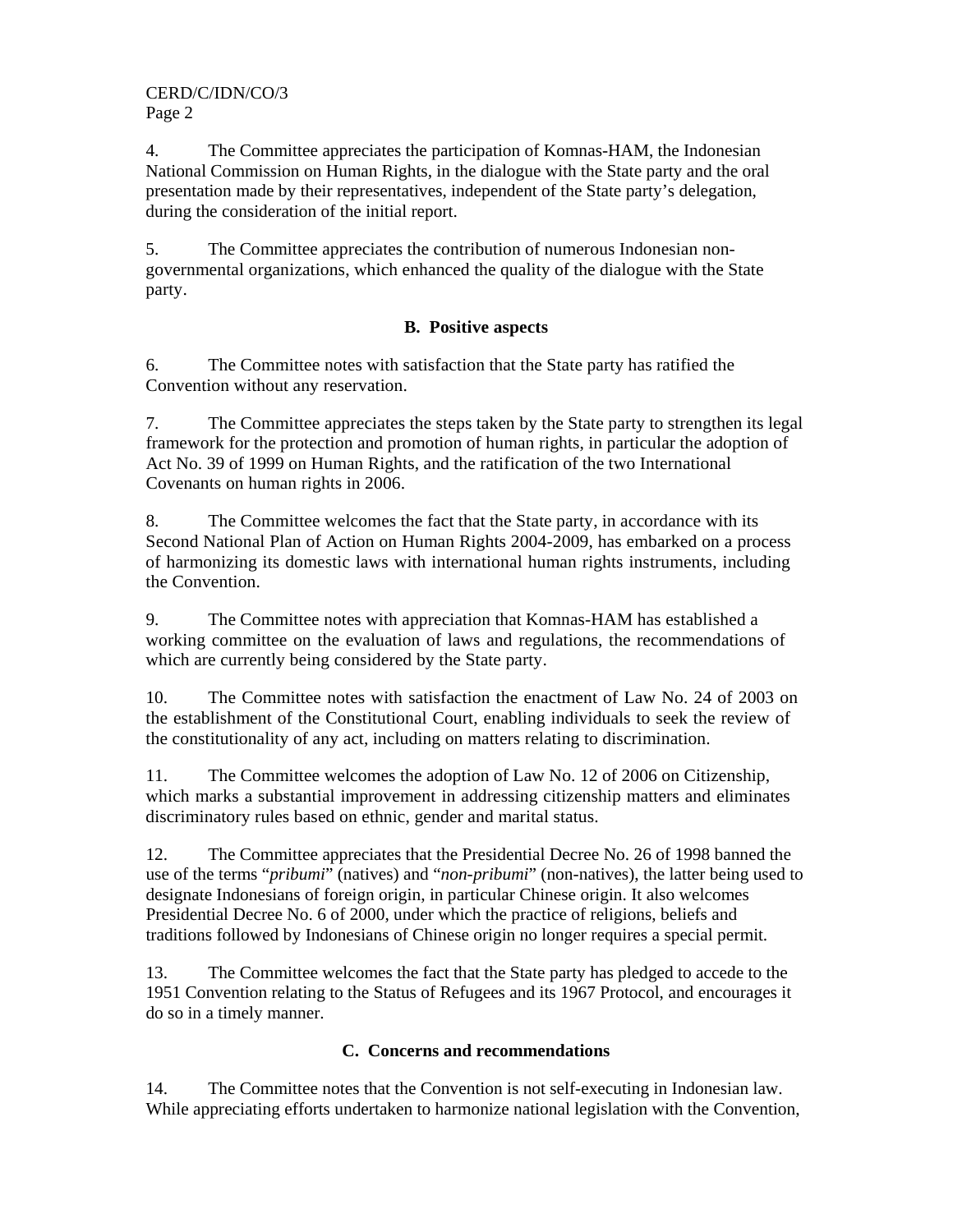and noting that a draft law on the elimination of racial and ethnic discrimination is under consideration, the Committee regrets that it has not received sufficient information on the extent to which the Convention has been incorporated into domestic law (art. 2).

**The Committee encourages the State party to continue the review of its laws and regulations in order to ensure their full compliance with the Convention. It also encourages the State party to adopt a comprehensive law on the elimination of racial discrimination, taking into consideration all elements of the definition of racial discrimination provided in article 1 of the Convention, and guaranteeing the right of everyone not to be discriminated against in the enjoyment of all rights enumerated in article 5 of the Convention. The Committee also wishes to receive more detailed information on measures adopted to ensure that regional laws and regulations also comply with the Convention.** 

15. The Committee notes that the State party recognizes the existence of indigenous peoples on its territory, while using several terms to designate them. It is concerned, however, that under domestic law these peoples are recognized "as long as they remain in existence", without appropriate safeguards guaranteeing respect for the fundamental principle of selfidentification in the determination of indigenous peoples (arts. 2 and 5).

**The Committee draws the attention of the State party to its general recommendation No. 8 (1990), and recommends the State party to respect the way in which indigenous peoples perceive and define themselves. It encourages the State party to take into consideration the definitions of indigenous and tribal peoples as set out in ILO Convention No. 169 of 1989 on Indigenous and Tribal Peoples, and to envisage ratifying that instrument.** 

16. The Committee welcomes the acknowledgement by the State party that it is a multi-ethnic, multicultural, multireligious, and multilingual country, as well as its commitment to achieve "unity in diversity" and respect of human rights for all on an equal basis. The Committee is concerned, however, that in practice the rights of indigenous peoples have been compromised, due to the interpretations adopted by the State party of national interest, modernization and economic and social development (arts. 2 and 5).

**The State party should amend its domestic laws, regulations and practices to ensure that the concepts of national interest, modernization and economic and social development are defined in a participatory way, encompass world views and interests of all groups living on its territory, and are not used as a justification to override the rights of indigenous peoples, in accordance with the Committee's general recommendation No. 23 (1997) on indigenous peoples.** 

**The State party should recognize and respect indigenous culture, history, language and way of life as an enrichment of the State's cultural identity and provide indigenous peoples with conditions allowing for a sustainable economic and social development compatible with their cultural characteristics.** 

17. The Committee notes with concern the plan to establish oil palm plantations over some 850 kilometres along the Indonesia-Malaysia border in Kalimantan as part of the Kalimantan Border Oil Palm Mega-project, and the threat this constitutes to the rights of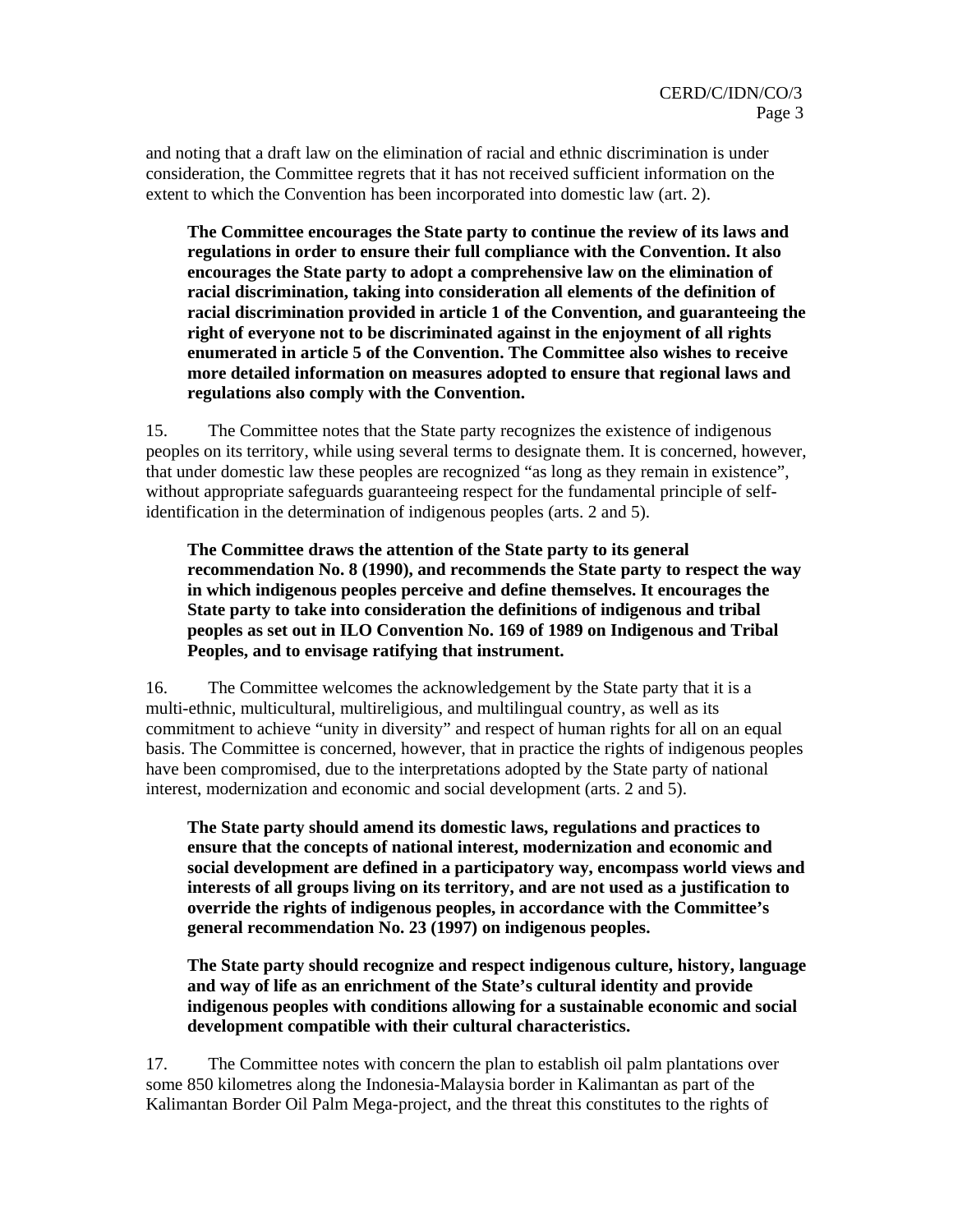CERD/C/IDN/CO/3 Page 4

indigenous peoples to own their lands and enjoy their culture. It notes with deep concern reports according to which a high number of conflicts arise each year throughout Indonesia between local communities and palm oil companies. The Committee is concerned that references to the rights and interests of traditional communities contained in domestic laws and regulations are not sufficient to effectively guarantee their rights (arts. 2 and 5).

**The Committee, while noting that land, water and natural resources shall be controlled by the State party and exploited for the greatest benefit of the people under Indonesian law, recalls that such a principle must be exercised consistently with the rights of indigenous peoples. The State party should review its laws, in particular Law No. 18 of 2004 on Plantations, as well as the way they are interpreted and implemented in practice, to ensure that they respect the rights of indigenous peoples to possess, develop, control and use their communal lands. While noting that the Kalimantan Border Oil Palm Mega-project is being subjected to further studies, the Committee recommends that the State party secure the possession and ownership rights of local communities before proceeding further with this plan. The State party should also ensure that meaningful consultations are undertaken with the concerned communities, with a view to obtaining their consent and participation in it.** 

18. The Committee notes with concern that although it has been abolished, the transmigration programme has long-standing effects, as exemplified by the conflict that took place between the Dayak and the Madura ethnic groups in Palangkaraya, Central Kalimantan. The Committee also notes with concern the challenges faced by the State party due to the increase in the number of internally displaced persons, resulting not only from natural disasters but also from conflicts, and the cultural misunderstandings that have arisen between communities (arts. 2 and 5).

**The Committee strongly recommends that the State party increase its efforts to prevent the resurgence of ethnic conflicts on its territory. It should assess the adverse impact of the transmigration programme, in particular on the rights of local communities, and promote mutual understanding between communities, as well as mutual knowledge and respect for their histories, traditions and languages. It should ensure that violent acts are duly investigated, prosecuted and sentenced. The Committee also encourages the State party to prepare a set of guiding principles for internally displaced persons with the aim of preventing racial discrimination, as envisaged by the State party. It suggests in this regard that the State party take into consideration the Guiding Principles on Internal Displacement (E/CN.4/1998/53/Add.2).**

19. The Committee notes the information provided by the State party that non-citizens have limited civil and political rights, but that these limitations are applied in accordance with the Convention and the Committee's general recommendation No. 30 (2004) on discrimination against non-citizens (arts. 2 and 5).

**The Committee recommends that the State party include more detailed information on the rights of non-citizens in its next periodic report. The Committee encourages the State party to envisage ratifying the International**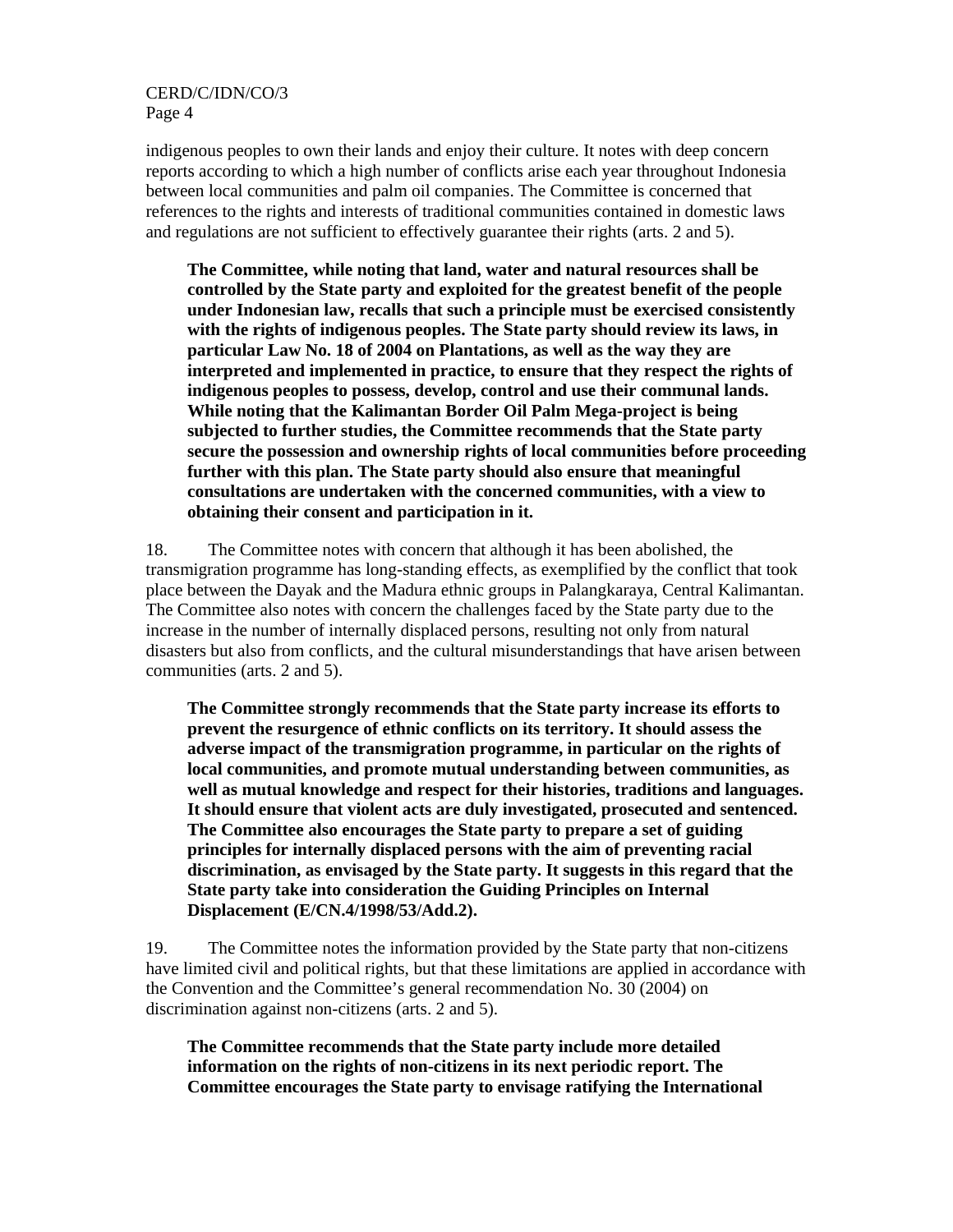#### **Convention on the Protection of the Rights of All Migrant Workers and Members of Their Families.**

20. The Committee notes with satisfaction that Presidential Instruction No. 56 of 1996 abolished SBKRI (Proof of Indonesian Citizenship) for citizens of Chinese origin and other citizens of foreign descent. It remains concerned, however, at the insufficient level of implementation of that Instruction. In particular, it notes with concern that, as is acknowledged by the State party, banks continue to require SBKRI despite Presidential Instruction No. 26 of 1998 specifically prohibiting them to do so (arts. 2 and 5).

**The Committee recommends that the State party strengthen its efforts to ensure the practical implementation of the abolition of SBKRI in all regions, and effectively prohibit its use by public institutions as well as private entities such as banks. The State party should adopt programmes to raise awareness about the prohibition of SBKRI and assist individuals who have been required to produce SBKRI in obtaining remedy.** 

21. While noting the statement made by the delegation that there are no "recognized" or "non-recognized" religions in Indonesia, the Committee expresses concern at the distinction made between Islam, Protestantism, Catholicism, Hinduism, Buddhism and Confucianism, which are often referred to in legislation, and other religions and beliefs. The Committee is concerned at the adverse impact of such a distinction on the rights to freedom of thought, conscience and religion of persons belonging to ethnic groups and indigenous peoples. It notes with particular concern that under Law No. 23 of 2006 on Civic Administration, individuals are required to mention their faith on legal documents such as identity cards and birth certificates, and that those wishing either to leave the column blank or to register under one of the "non-recognized" religions reportedly face discrimination and harassment. The Committee also notes with concern that men and women of different religions face great difficulties in officially registering their marriages, and that their children are not provided with birth certificates, as acknowledged by the State party (arts. 2 and 5).

**The Committee recommends that the State party treat equally all religions and beliefs and ensure the enjoyment of freedom of thought, conscience and religion for ethnic minorities and indigenous peoples. Noting that the State party is considering removing the mention of religion on identification cards in order to be in line with the objectives of the Convention, the Committee strongly recommends it to do so in a timely manner, and to extend such a policy to all legal documents. The Committee also recommends the adoption of legislation allowing individuals to contract a civil marriage if they so wish.** 

22. The Committee welcomes efforts made towards the decentralization of power and consolidation of regional autonomy. It regrets, however, that it has not received sufficient information on the status of implementation of the Papua Special Autonomy Law No. 21 of 2001, and expresses concern about information according to which Papuans continue to experience great poverty (arts. 2 and 5).

**The Committee recommends that the State party provide information on the implementation of the Papua Special Autonomy Law No. 21 of 2001, as well as on**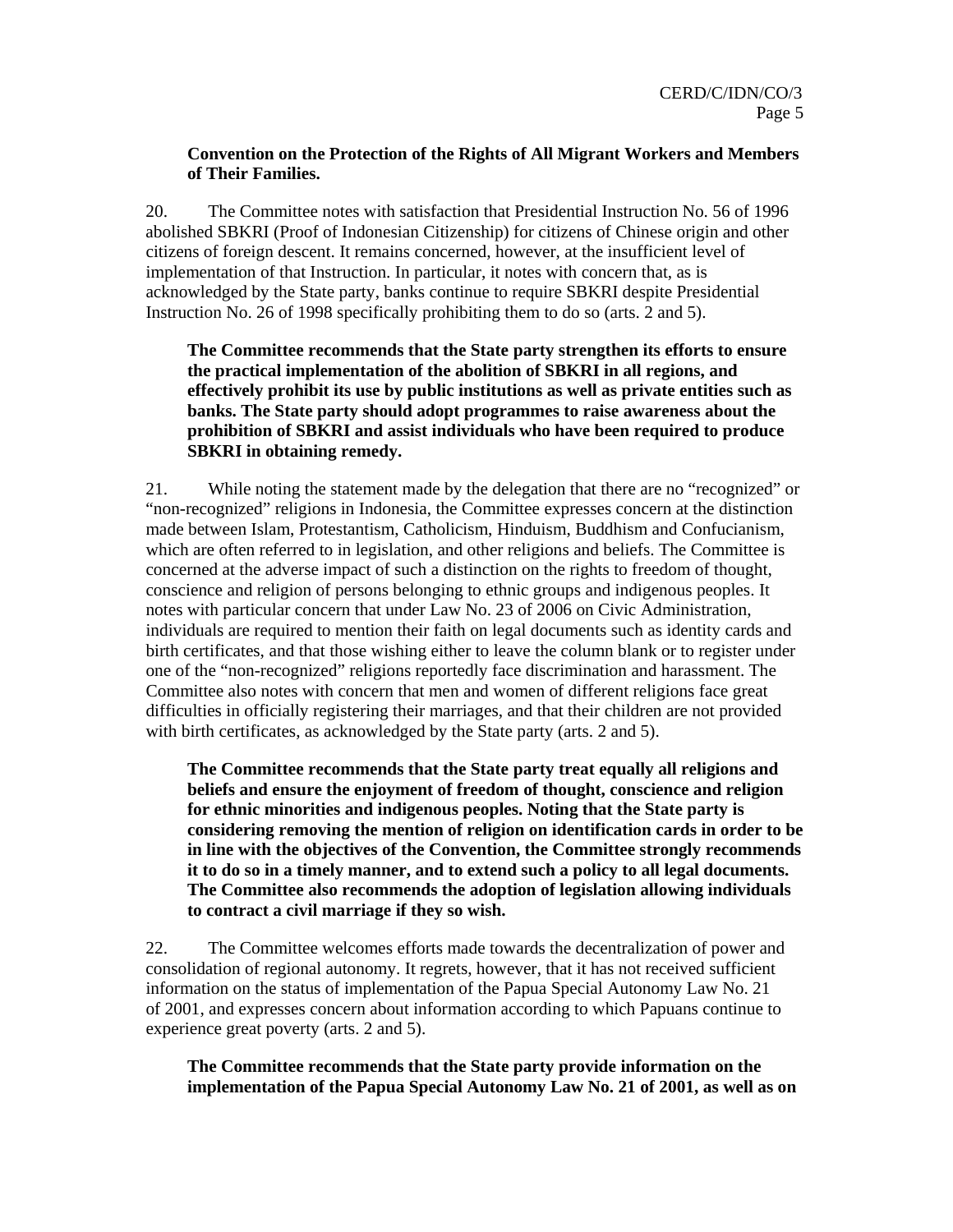CERD/C/IDN/CO/3 Page 6

#### **measures adopted to ensure the enjoyment by Papuans of their human rights without any discrimination.**

23. The Committee notes that no discrimination-related cases have been brought before the courts of the State party. It notes with concern the view expressed in the report of the State party that there is no racial discrimination in Indonesia, direct or indirect, since domestic laws guarantee the elimination of racial discrimination. The Committee notes that this statement is in contradiction with other parts of the report, which acknowledge difficulties in the implementation of the Convention, as well as efforts towards the harmonization of laws with the Convention (arts. 4 and 6).

**The Committee draws the attention of the State party to its general recommendation No. 31 (2005) on the prevention of racial discrimination in the administration and functioning of the criminal justice system, and recalls that the absence or small number of complaints, prosecutions and convictions relating to acts of racial discrimination should not be viewed as necessarily positive. The State party should inquire whether this situation is the result of inadequate information provided to victims concerning their rights, their fear of social censure or reprisals, their fear of the cost and complexity of the judicial process, a lack of trust in the police and judicial authorities, or the insufficient level of awareness by the authorities of offences involving racism. The State party should take, in particular on the basis of such a review, all necessary measures to ensure that victims of racial discrimination have access to an effective remedy.** 

24. The Committee notes with concern that the violations of human rights which were committed during the riots of May 1998 still remain unpunished. It is concerned at reports according to which Indonesians of Chinese descent were specifically targeted, and at the contradictory information provided by the State party in its report and its written replies in this respect. The Committee is further concerned at the conclusion reached by Komnas-HAM that gross human rights violations had been committed. It is further concerned that Komnas-HAM's recommendation that an ad hoc human rights tribunal be established has not been implemented yet, following the Attorney-General's position that the investigations remained incomplete (arts. 4 and 6).

#### **The Committee strongly recommends that the State party take all measures to ensure that acts of racial discrimination committed during the riots of May 1998 are duly prosecuted and punished.**

25. The Committee notes with concern that Komnas-HAM has encountered difficulties in the discharge of its mandate, due in particular to the refusal of the military to comply with its requests to submit evidence. It also notes that Law No. 39 of 1999 does not contain any provision ensuring legal immunity for its members, and that the status and mandate of the secretariat of the Commission are currently set forth in a Presidential Decree, which jeopardizes its independence and autonomy.

**The Committee recommends that the State party reinforce the independence of Komnas-HAM, in line with the Paris Principles, and guarantee the legislative immunity of its members and staff in the exercise of their duties. The State party should also strengthen the Commission's mandate, in particular its monitoring**